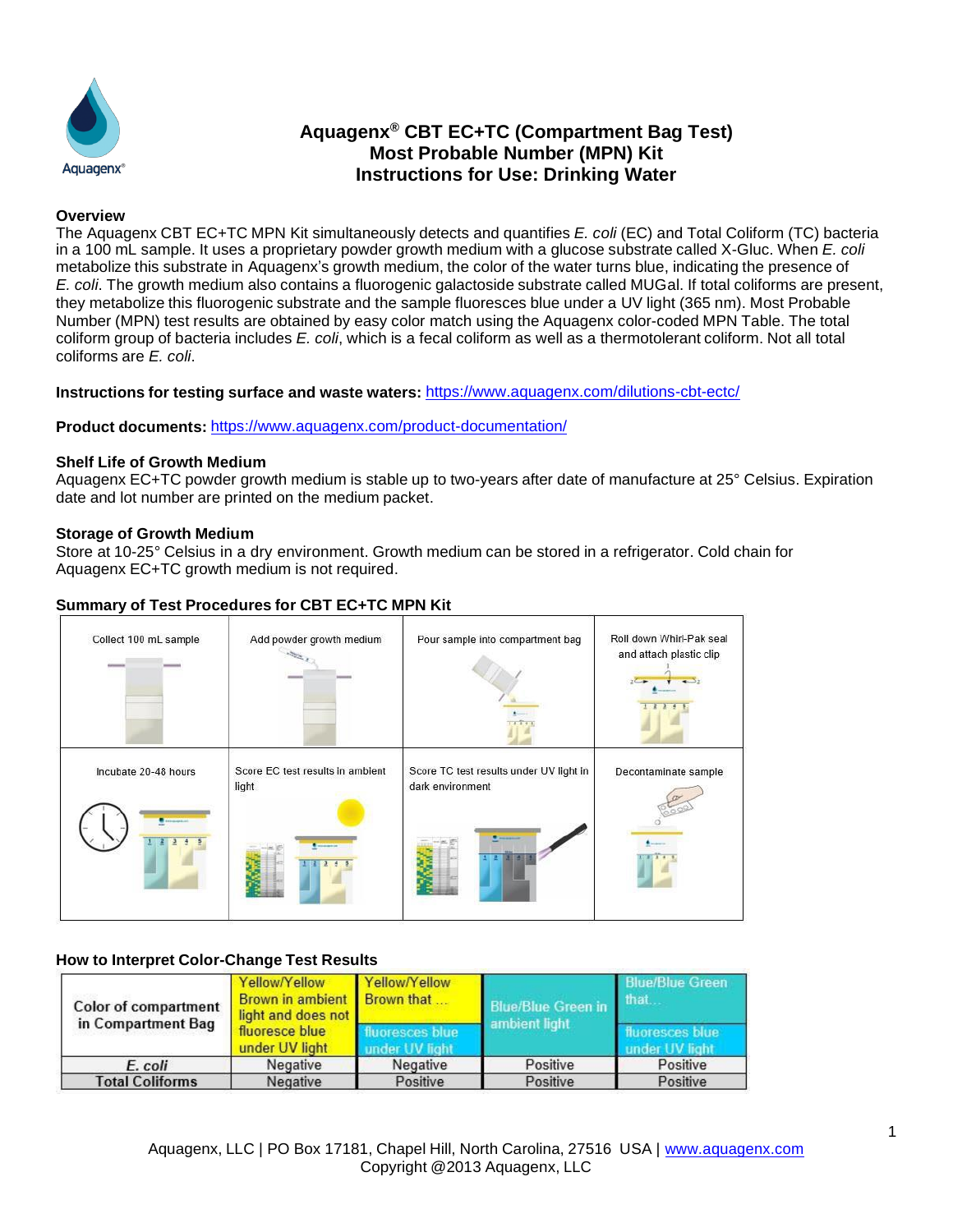## **Basis of Aquagenx CBT Most Probable Number (MPN) Table**

The Aquagenx CBT MPN Table (page 4) is based on the World Health Organization "Guidelines for Drinking Water Quality," 4th Edition. MPN of *E. coli* per 100 mL is estimated from the combination of positive (blue color) and negative (no blue color) compartments in the Aquagenx Compartment Bag. MPN of total coliforms per 100 mL is estimated from the combination of positive (blue fluorescence under UV light) and negative (no blue fluorescence under UV light) compartments in the Compartment Bag.

**See "Basis of Aquagenx MPN Table":** <https://www.aquagenx.com/product-documentation/>

## **World Health Organization Guidelines for Drinking Water Quality, Table 5.4, Fourth Edition, 2017**

|                                             |                     | <b>Sanitary inspection risk score</b><br>(susceptibility of supply to contamination from human and animal faeces) |                        |  |                                      |  |                                           |          |
|---------------------------------------------|---------------------|-------------------------------------------------------------------------------------------------------------------|------------------------|--|--------------------------------------|--|-------------------------------------------|----------|
|                                             |                     |                                                                                                                   | $0 - 2$                |  | $3 - 5$                              |  | $6 - 8$                                   | $9 - 10$ |
| concentration/100)<br>E.coli classification | <1                  |                                                                                                                   |                        |  |                                      |  |                                           |          |
|                                             | $1 - 10$            |                                                                                                                   |                        |  |                                      |  |                                           |          |
| as decimal                                  | $11 - 100$          |                                                                                                                   |                        |  |                                      |  |                                           |          |
|                                             | >100                |                                                                                                                   |                        |  |                                      |  |                                           |          |
|                                             | Low risk: no action |                                                                                                                   | Intermediate risk: low |  |                                      |  |                                           |          |
|                                             | required            |                                                                                                                   | action priority        |  | High risk: higher<br>action priority |  | Very high risk: urgent<br>action required |          |

## **PROCEDURAL NOTES. SEE HOW-TO VIDEOS:** <https://www.aquagenx.com/how-to-use-cbt-ectc/>

#### **1. Prepare work area**

• Sanitize work area with disinfectant cleaning solution, paper towels or wipes.

## **2. Collect 100 mL water sample with Whirl-Pak ® Thio-Bag ®**

- Wearing disposable, thin plastic gloves is recommended. If you don't have gloves, do not touch inside of Thio-Bag with bare hands.
- White tablet in Thio-Bag is sodium thiosulfate, which neutralizes residual chlorine if present in sample. Do not remove it from the bag.

action required

• Fill Thio-Bag to 100 mL fill mark. Record sample details such as date, time and location.

## **3. Add Aquagenx EC+TC growth medium to sample in Whirl-Pak Thio-Bag**

- We recommend testing procedure begins within six hours of sample collection. Do not add growth medium to the Thio-Bag until you are ready to complete the entire testing procedure.
- Open growth medium packet. Tear downward on serrated edge on medium packet that is nearest to letters EXP.
- Pour powder growth medium into Thio-Bag. Do not touch growth medium with bare fingers or hands.
- Roll down Whirl-Pak seal and close Thio-Bag shut.
- Dissolve medium in sample. Gently swirl the bag and squeeze clumps of powder until medium is dissolved.

## **4. Pour sample with dissolved medium from Thio-Bag into Aquagenx Compartment Bag**

- Label Compartment Bag or attach barcode asset tag to Compartment Bag.
- Tear off perforated seam at top of bag.
- Rub top of bag and sides of bag together to open so sample can run into each compartment.
- Use white tabs at top of Compartment Bag to pull bag open. Do not touch inside of bag with bare fingers or hands.
- Slowly pour sample into bag while gently tilting and squeezing bag to distribute sample among five compartments.
- Fill evenly to the top of the fill line across all five compartments.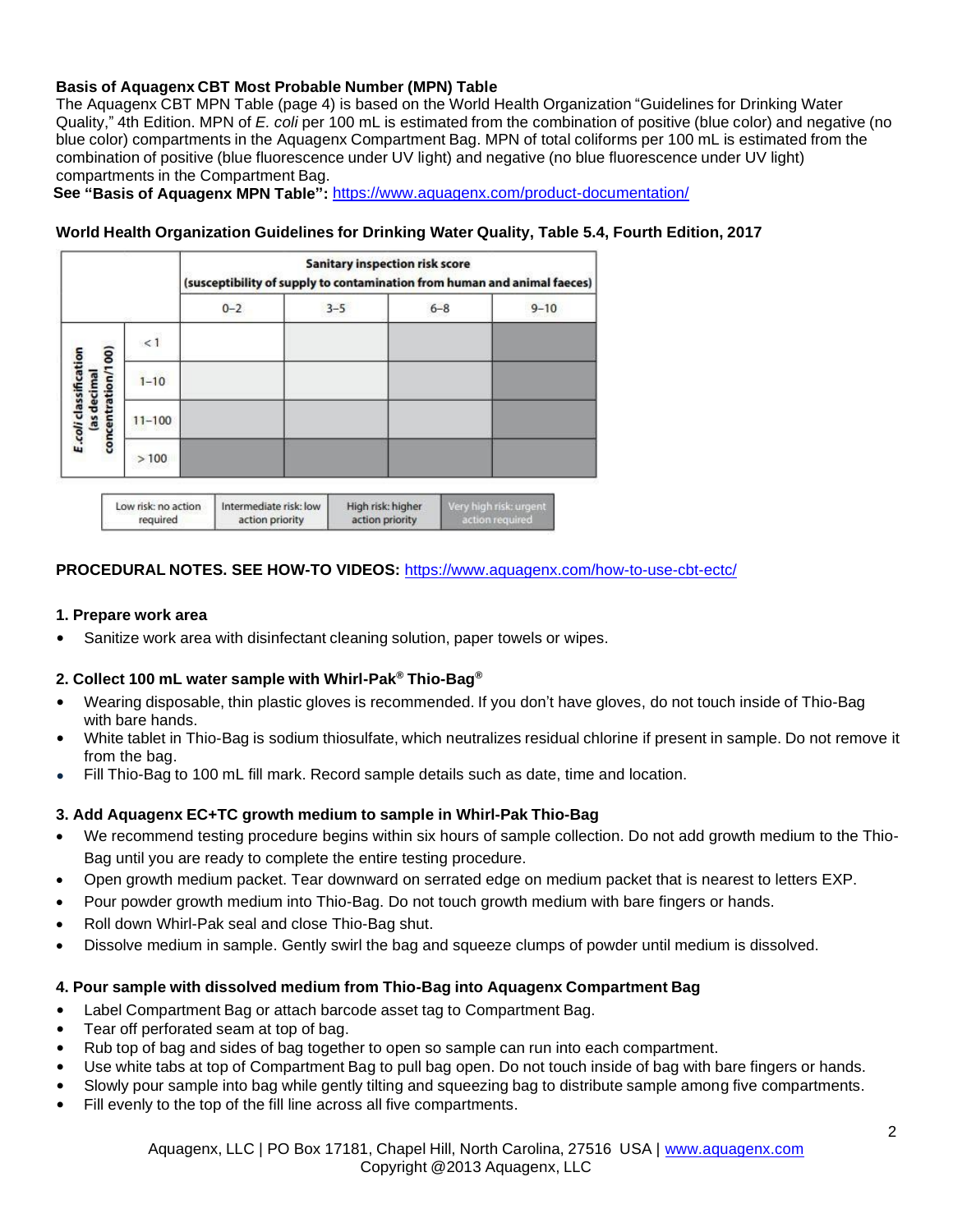## **5. Seal Compartment Bag shut**

- Roll down Whirl-Pak seal at top of Compartment Bag and fasten shut.
- Attach plastic seal clip across Compartment Bag to prevent water from leaking out of compartments. Place U-shape part of clip across width of bag along the fill line and *below the compartment openings*. Place rod-shaped part of the clip on the opposite side of Compartment Bag and snap into U-shape to lock in place.

## **6. Incubation Period and Temperatures**

- During the incubation period, CBTs can develop an odor. To help control odor, place CBTs in another sealed plastic bag or container during the incubation period.
- Ambient temperature incubation works at any temperatures between 25°- 44.5°C for detection of *E. coli* and/or total coliforms.
- Because the CBT works at variable temperatures, constant temperature control in an incubator is not required. However, at cooler temperatures, constant temperature incubation is recommended, if available.
- Note: over 40°C, some total coliforms will be inhibited, and the results may not be accurate for total coliform analysis.
- For regulatory compliance purposes, samples must be incubated at  $35-37^{\circ}$ C for 20-24 hours to detect and quantify *E. coli* and total coliforms.
- The CBT also can be used to detect and quantify thermotolerant (fecal) coliforms instead of total coliforms if the CBT samples are incubated at a temperature of 44.5°C (between 44-45 °C) throughout an incubation period of 20-24 hours. Strict temperature control is required for this procedure.

## **Recommended Incubation Periods at Ambient Temperature Conditions:**

35-37°C: Incubate 20 hours

31-34°C: Incubate 24-30 hours

25-30°C: Incubate 40-48 hours

Below 25 C: Incubate in a portable incubator at 35-37°C for 24 hours or put in or near another heat source for up to 48 hours, depending on the temperature.

Over 40°C: Some total coliforms will be inhibited, and the results may not be accurate for total coliforms.

## **See** "**Incubation Period Guidance":** <https://www.aquagenx.com/product-documentation/>

## **7. Score MPN test results**

- Hold the Compartment Bag next to Aquagenx MPN Table on page 4 to score test results.
- **E. coli view in ambient light:**<br>  $\circ$  Yellow/vellow-brown con
	- Yellow/yellow-brown compartment is negative for *E. coli* (absence).
	- o Blue/blue-green compartment is positive for *E. coli* (presence). Positive compartments include any trace of blue/blue-green, such as one or more specks of blue/blue-green, or blue/blue-green sediment at bottom of a compartment.
- **Total Coliform - shine UV light (365 nm) on Compartment Bag in dark environment:**
	- o Compartments that fluoresce blue are positive for total coliforms. These include any compartments that are yellow/yellow-brown in ambient light that fluoresce blue under UV light.
	- o Compartments that are blue/blue-green in ambient light (positive for *E. coli)* are by definition also positive for total coliforms.
- Match color sequence of all five compartments to one of 32 color-coded rows in MPN Table to obtain MPN test results for *E. coli* and total coliforms.
- Record test results.

## **8. Decontaminate sample**

- Add 4 mL of liquid bleach (NaOCl) or sufficient chlorine tablets (calcium hypochlorite or sodium dichloroisocyanurate) to compartment bag to provide about 200 milligrams of free chlorine.
- After 30 minutes, pour contents into a sink, toilet or hole in ground and safely dispose the empty compartment bag.
- Retain plastic seal clip for reuse.